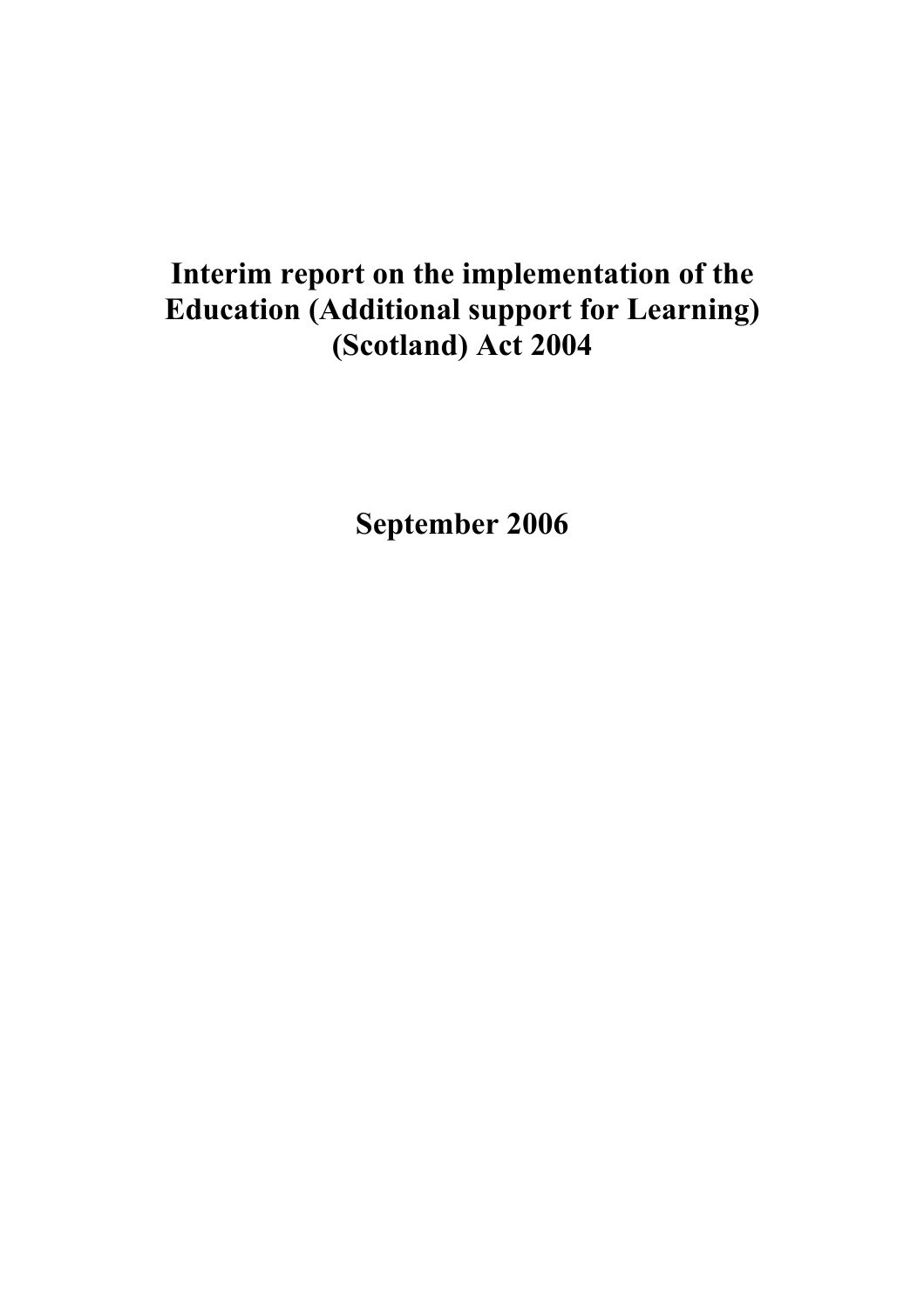#### **Introduction and background**

On 14 November 2005, the system of assessment and recording of children and young people with special educational needs was replaced by a framework around additional support needs. Additional support needs are defined more broadly than special educational needs through the Education (Additional Support for Learning) (Scotland) Act 2004. The Act aims to ensure that all children and young people are provided with the necessary support to help them work towards achieving their full potential. It also promotes collaborative working among all professionals supporting children and young people.

### **The basis and purpose of this report**

In September 2005, at request of Scottish Ministers, Her Majesty's Inspectorate of Education (HMIE) was given a two year task. The task was:

- to monitor and evaluate the consistency, effectiveness and efficiency of education authorities in implementing the new legislation; and
- to ensure that procedures for implementation were in line with the duties of the ASL Act and the Scottish Executive Education Department's Code of Practice.

The purpose of the task was to report to Scottish Ministers in September 2007 and make recommendations in respect of appropriate developments to both the Act and the Code. The final report will contain these recommendations.

#### **Brief description of the task**

As part of activities within this task, HMIE reviewed practice across Scotland between October 2005 and February 2006. Inspectors visited all local authorities to consider the planning and procedures which were in place for implementing the Act at its commencement. The baseline was established by making contact with all local authorities to consider what planning arrangements and procedures were planned to be in place at the implementation of the Act.

HMIE also reviewed supporting documentation provided by each local authority and undertook interviews with key staff from education, social work health.

The main activities of the HMIE task were as follows.

- to undertake an investigation of the implementation of the new legislation on additional support for learning across all 32 education authorities in Scotland.
- to seek the views of stakeholders on the effectiveness of the new legislation.
- to evaluate the impact of the new legislation in improving the quality of learning, progress and achievement of children and young people with additional support needs; and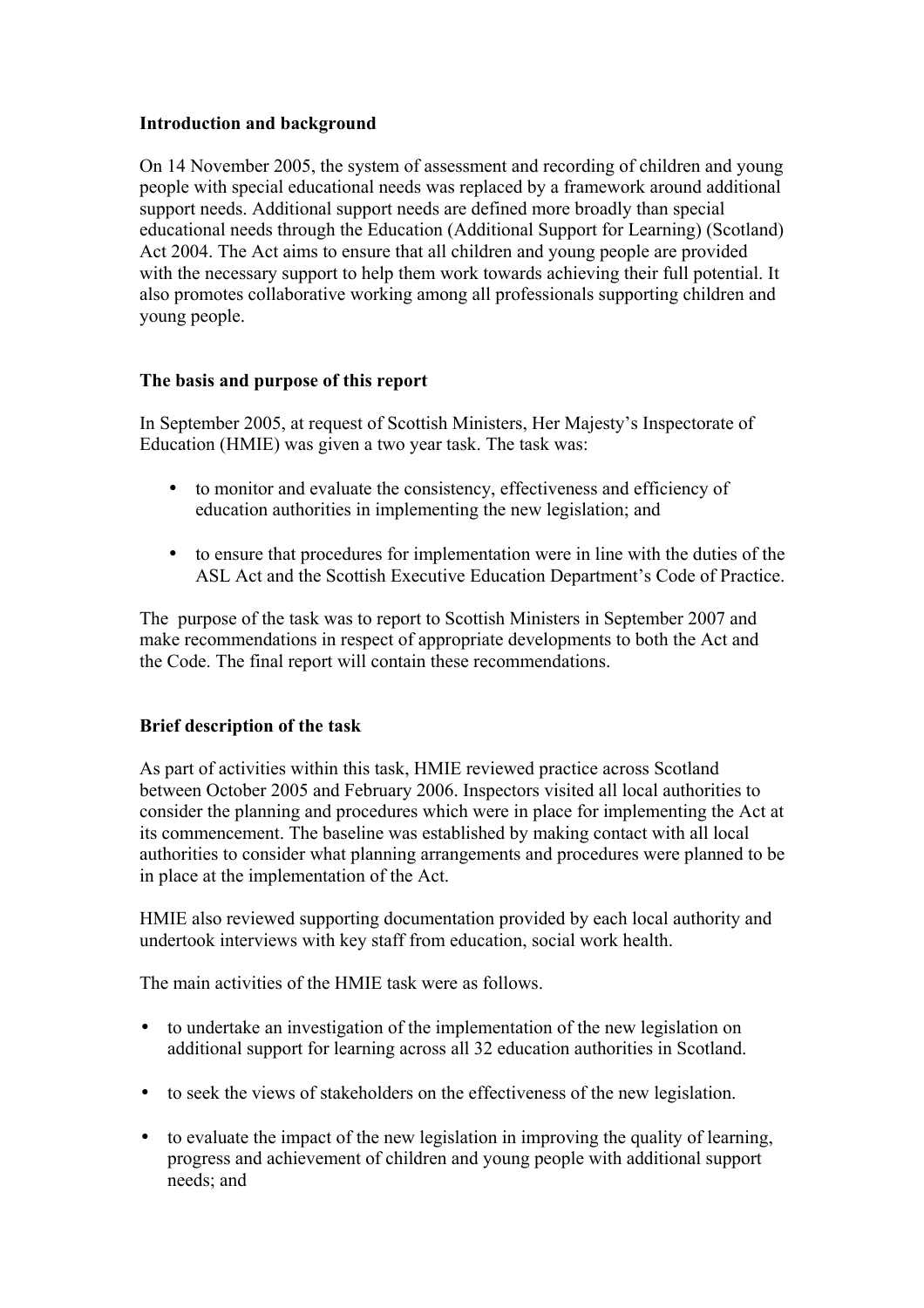• to provide an interim report and a final report to the Scottish Ministers on the key findings of the project.

#### **Organisation of the report**

In the first phase, HMIE focused on seven key aspects of the implementation which are featured in this report as follows:

- the planning, implementation and transition process within the local authority, including consultation and joint training with partners.
- transitional arrangements for pupils who have a Record of Needs at the time of the commencement of the Act
- assessment and intervention strategies
- parent and family involvement and support
- mediation and dispute resolution including the local authority's arrangements for implementation of the Additional Support Needs Tribunal
- implementation of co-ordinated support plans (CSP), including advice on the pupils who will require a CSP
- advice on the implementation of the Code of Practice.

The task team undertook a range of activities during the first phase of the review. These included meeting key officers including the director of education and his/her nominated senior officer(s) with strategic responsibilities for inclusion and additional support needs, groups of headteachers, including representatives from pre-school, primary, secondary and special schools, principal psychologists, voluntary groups, parents and colleagues from health and social work services. The following is a brief account of the key strengths, areas for improvement and emerging issues arising from the activities undertaken to date and summarises the progress made by local authorities in implementing the Act and Code of Practice thus far.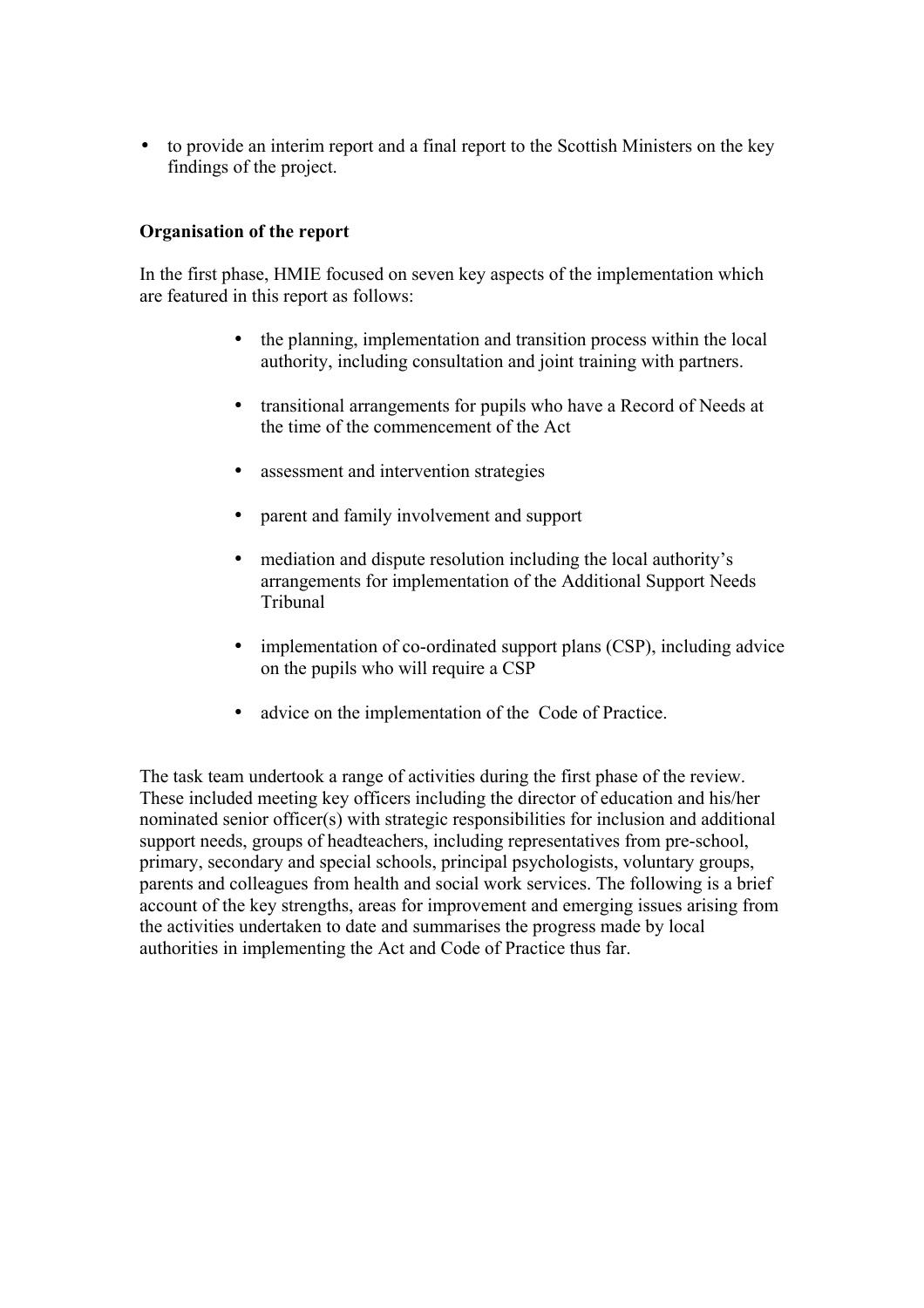## RESULTS FROM PHASE 1 OF THE EVALUATION OF THE IMPLEMENTATION OF THE ASL ACT

The interim evaluation results provided below refer to the position at the end of Phase 1. Phase 2 will revisit the issues described here and a final report will be issued in late 2007.

| Strengths                                    | <b>Points for Action</b>                         | <b>Emerging Issues</b>                         |
|----------------------------------------------|--------------------------------------------------|------------------------------------------------|
| Many authorities had used the Act to develop | Social work services needed to be better         | Health managers expressed concern              |
| or review their policy on inclusion.         | engaged with the implementation of the Act.      | regarding the availability of respite care and |
|                                              |                                                  | mental health resources to reflect the new,    |
| In the best practice, authorities and their  | Most authorities needed to provide more          | broader concept of additional support needs.   |
| partners saw the Act as playing an important | information for children and young people        |                                                |
| role within the broad context of support for | informing them about their rights under the      | Speech and language therapists were finding    |
| children and families.                       | new legislation.                                 | the duty to respond to the two year timescale  |
|                                              |                                                  | for transitional arrangements applying to      |
| Almost all authorities were building on      | A few authorities had yet to clarify, for school | those with Records of Needs too challenging.   |
| existing good practice such as the review of | staff and other professionals, the procedures    |                                                |
| pupils' progress and using this as a vehicle | for managing transition from Records of Need     | Few authorities had considered how to          |
| for establishing, in discussion with parents | to co-ordinated support plans for children in    | manage the transitional arrangements           |
| and children and young people, whether a co- | young people in residential special<br>and       | applying to those with Records of Need for     |
| ordinated support plan was appropriate.      | schools or secure accommodation services,        | children in and young people in residential    |
|                                              | including timescales and arrangements for        | special schools or secure accommodation        |
|                                              | monitoring the process.                          | services.                                      |
|                                              |                                                  |                                                |
| Educational psychologists provided a high    | Closer links were needed among health            | A few practitioners expressed concerns that    |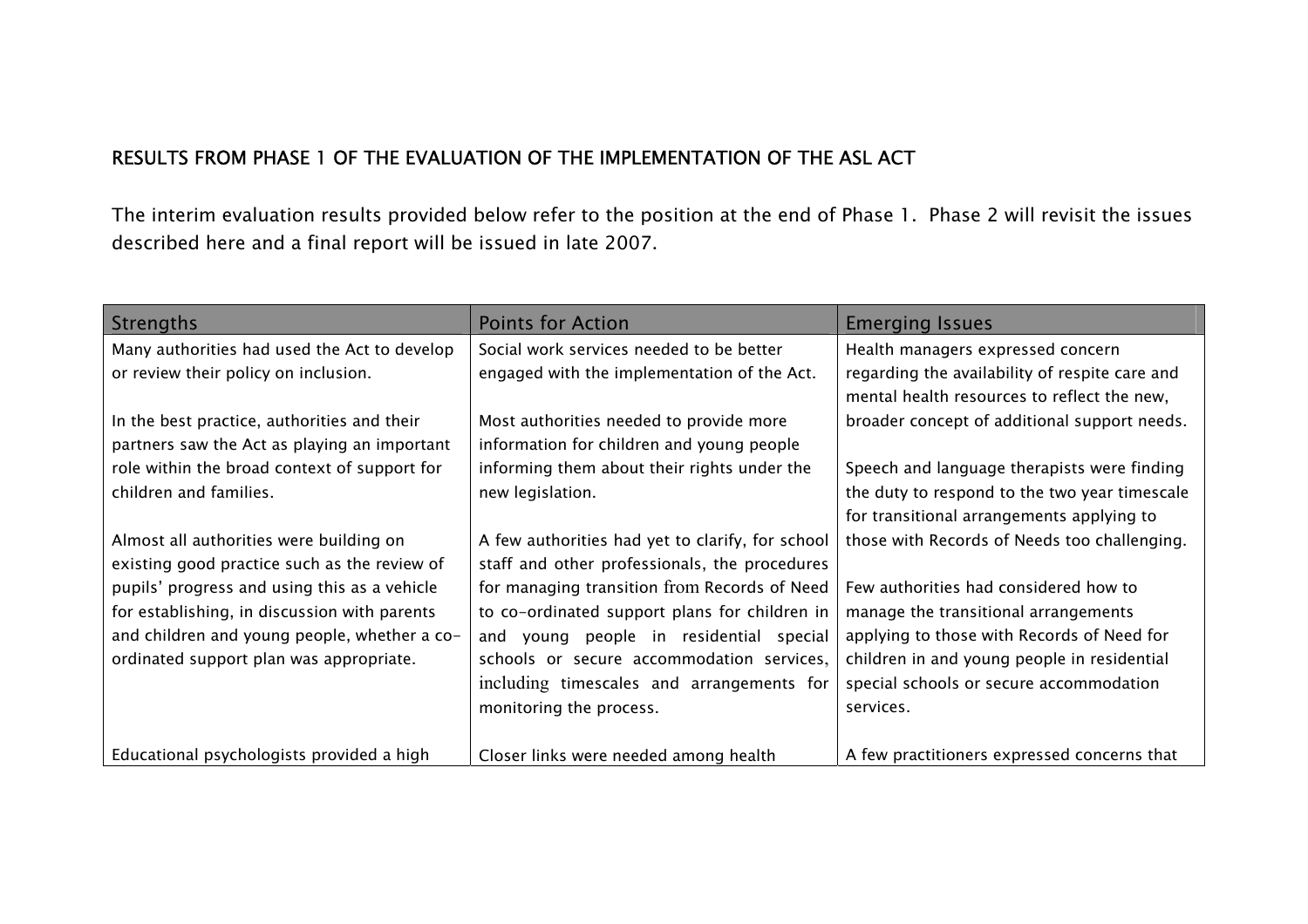| quality of support for parents and key staff  | professionals and others in relation to         | the extension of rights would lead to greater  |
|-----------------------------------------------|-------------------------------------------------|------------------------------------------------|
| during the review process and in advising on  | planning for pupils currently with a Record of  | conflict within the system.                    |
| the content of co-ordinated support plans.    | Needs.                                          |                                                |
|                                               |                                                 | The majority of local authorities had concerns |
| As part of their the procedures for managing  | Authorities needed to provide clearer           | about ensuring effective inter-authority       |
| transition from Records of Need to co-        | guidance to key staff in schools on             | arrangements where a significant number of     |
| ordinated support plans, most authorities     | arrangements for those currently without        | children and young people are placed outwith   |
| made effective use of assessment and          | Record of Needs whose parents request a co-     | their own authority.                           |
| intervention models based on a staged         | ordinated support plan.                         |                                                |
| intervention process model, consistent with   |                                                 | A few authority implementation plans lacked    |
| advice given in the code of practice.         | Staged intervention approaches needed to        | information about quality assurance systems    |
|                                               | take sufficient account of the broader          | for monitoring the implementation process      |
| There was wide consultation with partner      | definition within the Act of additional support | and impact of the code and Act.                |
| agencies in almost all authorities working    | needs and intervention strategies extended to   |                                                |
| with education services to explore integrated | encompass wider groups.                         | In only a few authorities were parents         |
| approaches to assessment and intervention.    |                                                 | involved in strategic planning for             |
|                                               | Almost all authorities required to involve and  | implementation of the Act. Very few had        |
| Staff used staged intervention approaches to  | consult in a more meaningful way with           | informed all parents, as distinct from those   |
| meet individuals' additional support needs,   | children and young people including             | whose children had a Record of Needs, of the   |
| particularly those which combined multi-      | awareness raising of the rights, seeking their  | change in the legislation.                     |
| agency approaches.                            | views on provision and general discussions      |                                                |
|                                               | about the nature of support for learning.       |                                                |
| There was recognition of the key role of      |                                                 |                                                |
| Individualised Educational Programmes [IEPs]  | Further development was needed of               |                                                |
| in meeting needs and of the importance of     | approaches to consulting with and involving     |                                                |
| quality assurance systems to ensure that IEPs | children and young people who lack capacity     |                                                |